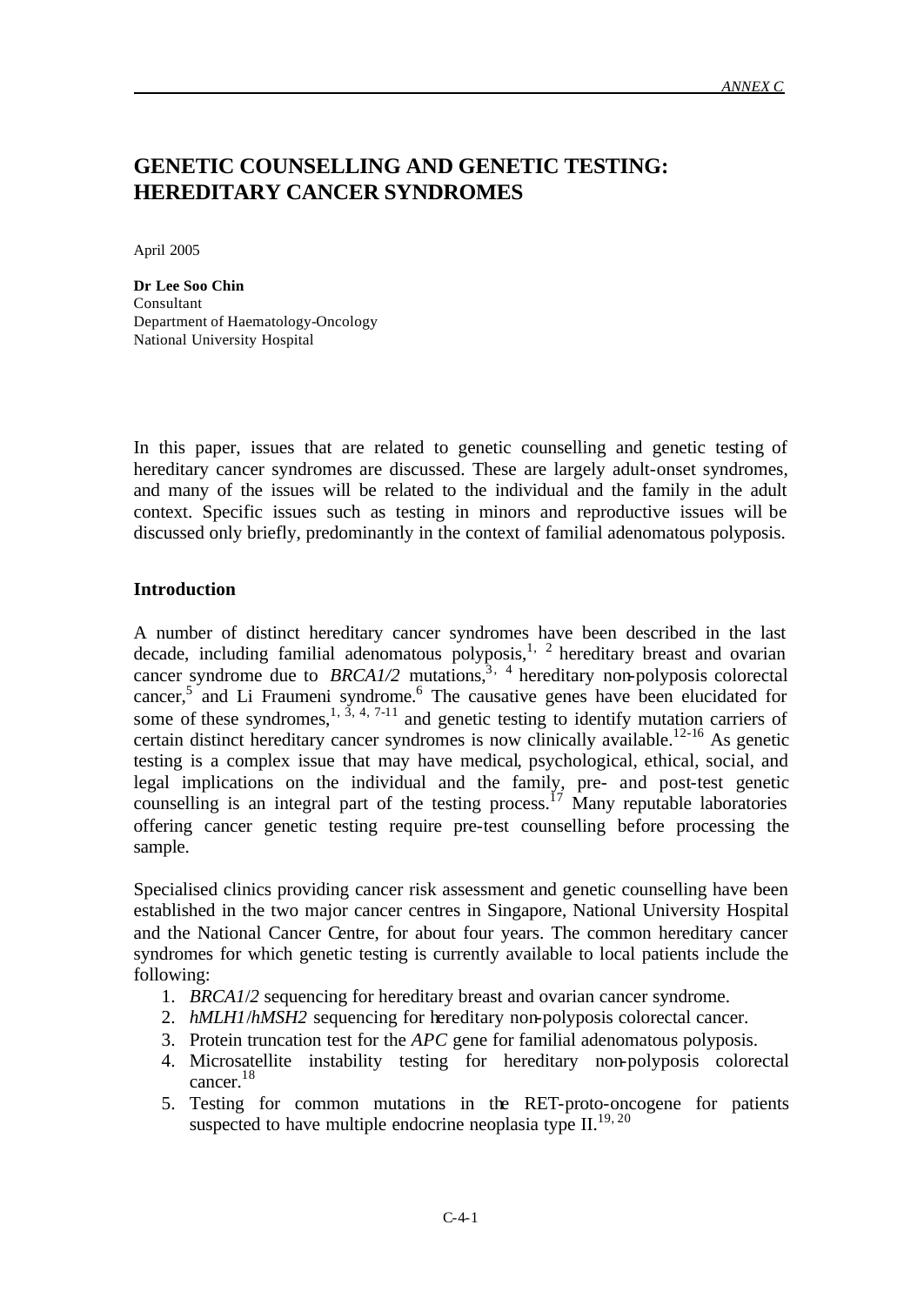### **Who Should Receive Genetic Counselling?**

Only individuals or families suspected clinically to have hereditary cancer syndrome (strong familial cancer clustering or young onset cancer) will benefit from genetic counselling and genetic testing.<sup>17</sup> Genetic counselling and genetic testing for hereditary cancer syndromes will not benefit the general risk patient and should not be offered routinely.

As a general rule, genetic counselling and the option of genetic testing in the context of hereditary cancer syndromes should only be offered to adults above the age of 18 who are able to make an autonomous and informed decision regarding genetic testing (*see testing of minors for exceptions*).

### **Who Should Conduct Genetic Counselling?**

Pre- and post-test genetic counselling is an integral part of genetic testing. A person who understands the medical, psychological, social, ethical, and legal implications of genetic testing should conduct the counselling. The counsellor should be able to evaluate hereditary cancer syndromes, be familiar with indications for genetic testing, be able to interpret test results, and be familiar with potential psychological, ethical, social, and legal issues that may arise. Inadequate pre-test counselling may result in ethical, social, and legal implications that were not anticipated by the patient. In the United States, a physician, nurse educator, or genetic counsellor with appropriate training typically carries out cancer genetic counselling. The American Society of Clinical Oncology periodically holds workshops to update management issues in cancer genetics for providers, and has developed continuing medical education materials.<sup>21, 22</sup> Providers may also be credentialed in Familial Cancer Risk Assessment and Management through the Institute of Clinical Evaluation, USA. Two medical oncologists in Singapore have been credentialed in this way.

### **Guidelines for Cancer Predisposition Testing**

In 1996, the American Society of Clinical Oncology recommends that practicing physicians recognise three categories of indications for genetic testing of hereditary cancer syndromes: $17$ 

### *Category I*

Category I includes families with well-defined hereditary cancer syndromes, for which genetic test results will change medical care. Category I is considered standard management. For example, genetic testing for familial adenomatous polyposis is considered standard as effective surveillance and preventive options exists for mutation carriers.<sup>12, 23, 24</sup> Other conditions that are included in Category I include multiple endocrine neoplasia type  $II^{19, 20, 25}$  and retinoblastoma.<sup>26, 27</sup>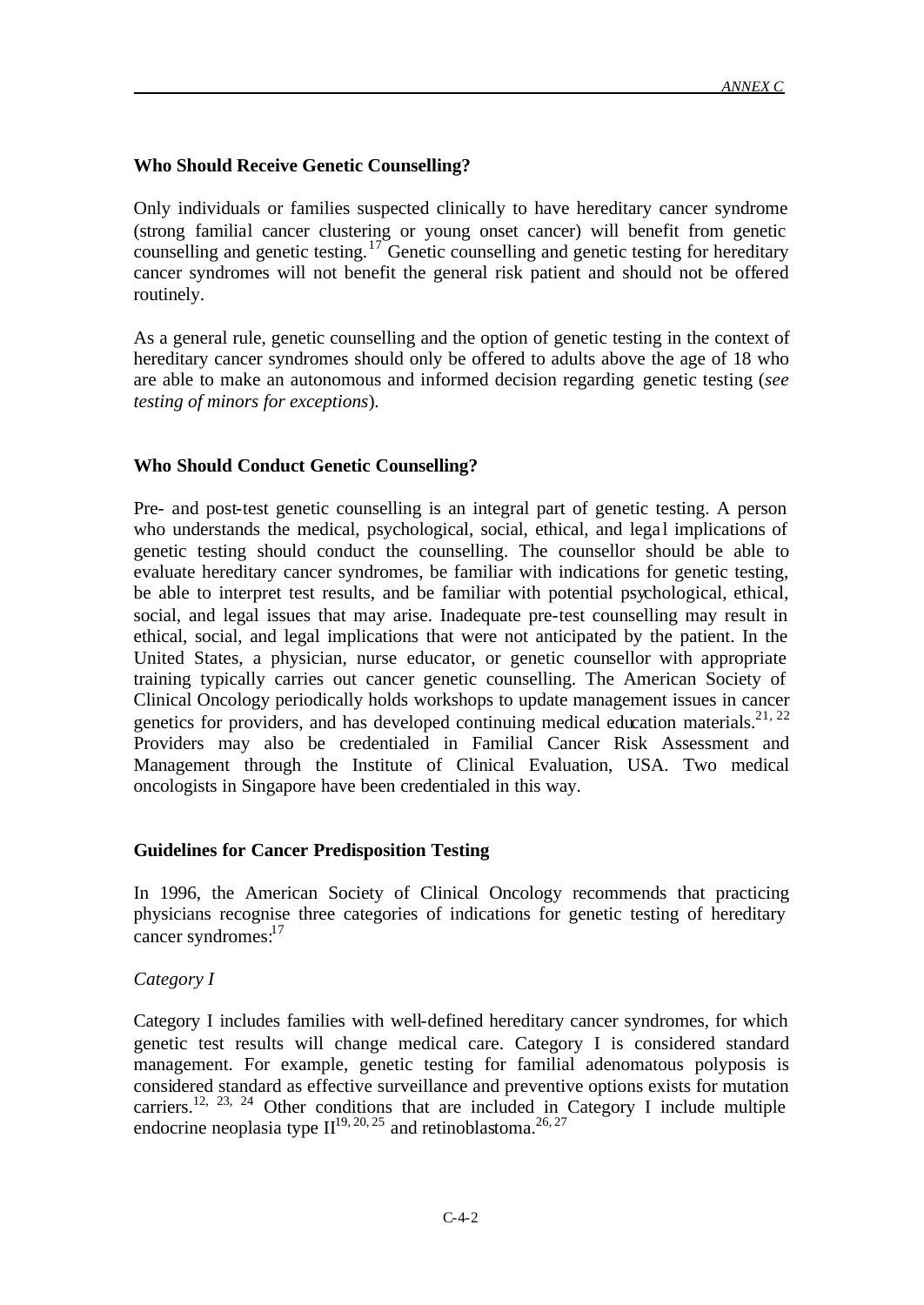## *Category II*

Category II includes hereditary syndromes in which the medical benefit of identifying a mutation carrier is presumed but not established. Genetic testing of these conditions may provide some medical benefit, but the risks and limitations must be extensively discussed with the patient. In this category, a positive test result may lead to earlier surveillance or consideration of preventive options, although these risk management options have not been proven to reduce morbidity and mortality. A negative test result may be of value if it occurs in the context of a known mutation in the family. Examples include *BRCA1/2* in hereditary breast and ovarian cancer syndrome and *hMLH1*/*hMSH2* in hereditary non-polyposis colorectal cancer.<sup>28, 29</sup>

### *Category III*

Category III includes hereditary syndromes for which genetic testing is unlikely to change clinical management. This category includes syndromes in which germline mutations have been identified only in a small number of families, such that genetic testing is of low yield and likely to be uninformative. It also includes syndromes for which the medical benefits of identifying mutation carriers are not apparent. Examples of syndromes included in Category III include *CDKN2A* for melanoma families<sup>30, 31</sup> and *STK11* for Peutz-Jeghers syndrome.<sup>32, 33</sup>

The American Society of Clinical Oncology recommends offering clinical genetic testing only for syndromes in Category I and Category II. Genetic testing for Category III is considered research with unknown clinical implications and should not be offered in the clinical setting. $17$ 

### **Pre-Test Counselling**

This is a process in which the patient and/or the family is given information on the nature of the hereditary cancer syndrome that is being suspected, the tests available to make a diagnosis, and the screening and preventive recommendations. This is a nondirective and interactive process, and the patient is given information on potential benefits and risks of testing to facilitate an informed decision.<sup>34-36</sup>

*Components of pre-test counselling*<sup>21</sup>

Assess

- Personal and family medical history
- Risk perception and motivation for testing

Educate

- Basic genetics and inheritance
- Cancer genetics and risk

**Discuss** 

- Potential benefits, risks, and limitations of genetic testing
- Test procedure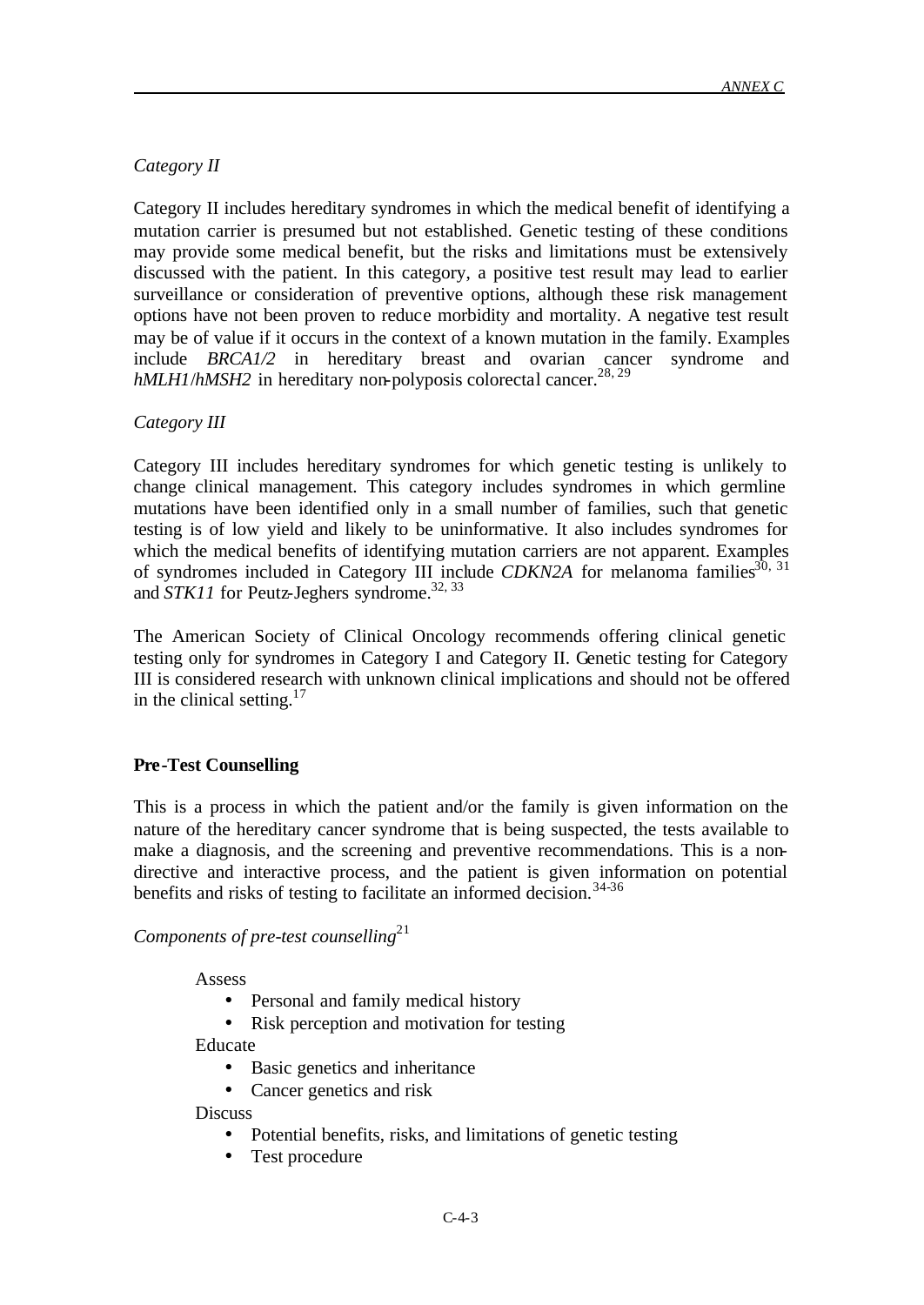- Management options (surveillance and preventive measures)
- Anticipatory guidance
- Psychological issues

These issues are discussed carefully and extensively to allow the patient to make an informed decision regarding genetic testing. Counselling should be conducted in a language the patient understands and in a manner appropriate for the patient's intellect and level of medical knowledge. Printed materials summarising key issues that have been discussed can facilitate the retention of information. For example, patient education pamphlets on hereditary breast and colorectal cancer syndromes are available to patients counselled at the Clinical Cancer Genetics Service in the National University Hospital. More than one session may be required to discuss all issues and to allow the patient to assimilate the information. Adequate time should be given to patients to make a decision regarding genetic testing.

### *Assessment of Risk*

The patient's personal and family cancer history is reviewed to determine the likelihood that the patient has a hereditary cancer syndrome.<sup>37-40</sup> In general, genetic testing is only recommended if the predicted risk of finding a mutation is at least 10%.

### *Exploration on Risk Perception and Motivations for Genetic Testing*

The patient's perception of cancer risk and risk of having a hereditary cancer syndrome is assessed. The motivations for seeking genetic counselling / genetic testing are explored.41-45 These may include using genetic information to make medical decisions (e.g. screening, preventive strategies), to help family members such as children and siblings, to make reproductive decisions or other major life decisions, or for empowerment, etc. By understanding the motivations for seeking genetic testing, the counsellor may assess whether the patient's expectations may be met through genetic testing. For example, a high-risk breast cancer patient who hopes to seek reassurance that she does not have a hereditary condition, through genetic testing as an index patient, is unlikely to have her expectation met, as a negative test result in such a situation is uninformative. On the other hand, it would be reasonable for a patient to undergo *BRCA1/2* genetic testing with a view to proceed with prophylactic bilateral mastectomy if tested positive.

### *Education on Basic Genetics and Inheritance*

The patient and the family is educated on basic genetics, including the likelihood that the patient may have the syndrome, the mode of inheritance of the hereditary cancer syndrome in question, the cancer risks if one is found to have the syndrome,  $46-49$  and the medical implications on the individual and his family. Testing strategies to confirm the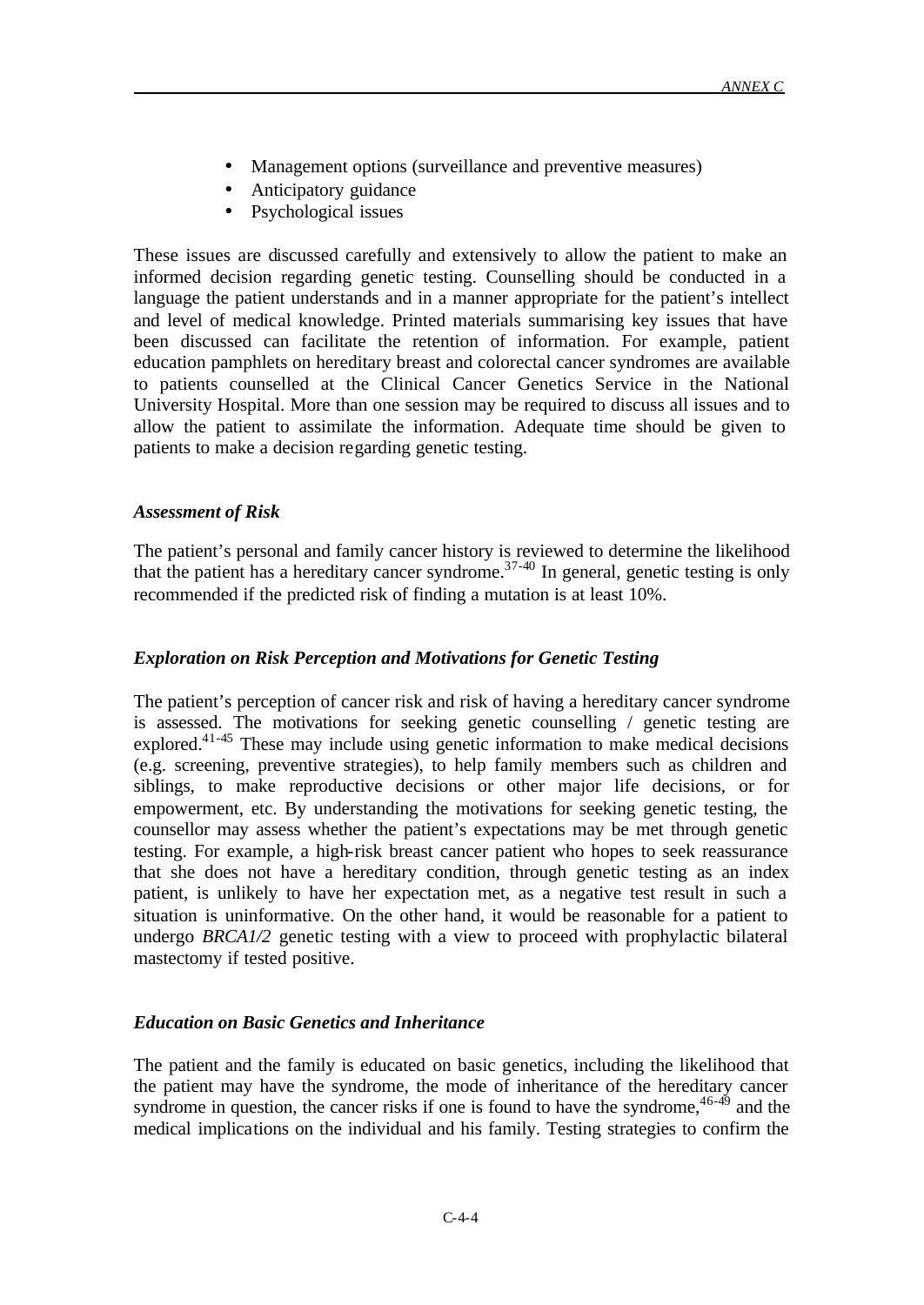diagnosis are discussed, including the interpretation of test results and the limitations of testing.

## *Process of Informed Consent*

To facilitate informed consent, the potential benefits, risks and limitations of genetic testing are discussed.17, 34, 50, 51

### *Potential benefits of genetic testing*

The potential benefits of genetic testing include identifying the cause of young cancers or clustering of cancers in the family, accurate cancer risk assessment for the individual and the family, the use of the risk assessment information to plan screening<sup>52-55</sup> and preventive measures, $20, 56-61$  and the use of the information to proceed with predictive gene testing of cancer-free family members. The information may empower the individual and increase compliance to screening and preventive measures. $62-64$ 

## *Potential risks of genetic testing*

The process of genetic counselling or genetic testing may cause psychological distress<sup>65-68</sup> as the individual faces the prospect of possibly having a hereditary condition and the difficult decision of whether to undergo genetic testing to confirm the diagnosis. As genetic testing may affect other family members, a decision for or against testing can cause changes in family dynamics, particularly when different family members have different motivations or share different views on testing. A positive gene test result may also cause potential genetic discrimination by employers and insurers.<sup>69-</sup>  $71$  An indeterminate result or a negative result in an index patient is uninformative but may cause confusion or a false sense of security in the patient, thus reducing compliance to screening.

### *Limitations of genetic testing*

One of the major limitations of genetic testing is the fact that a negative test result in an index patient does not exclude the possibility of a hereditary condition. This is because several genes may be implicated in a particular hereditary syndrome, and only a few of the most important may be tested clinically. Furthermore, due to technical limitations, not all mutations in the gene of interest are detectable. In addition, mutations of uncertain significance may be identified.<sup>72</sup> These are missense mutations that are neither clearly benign polymorphisms nor deleterious. Mutations of uncertain significance and a negative gene test result in an index patient are uninformative, and will not help the patient. Even if an individual tests positive for a deleterious mutation, it is still only probable and not certain that cancer will develop. Similarly, an individual who tested negative for a mutation that existed in his family is simply not at risk for hereditary cancer, but may still develop sporadic cancer. Finally, as many hereditary cancer syndromes have only been characterised for a relatively short period of time,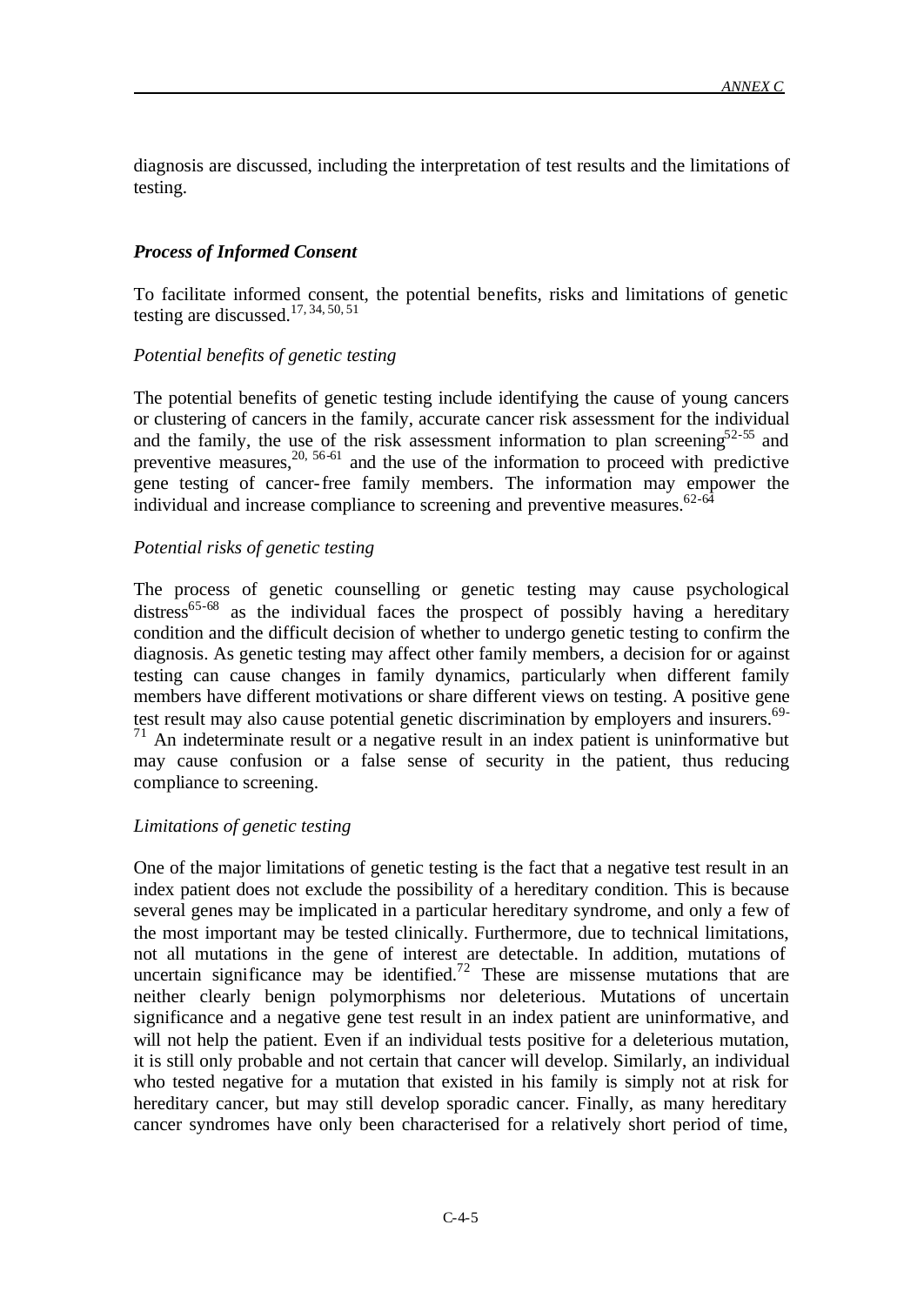many interventions that are currently recommended clinically have unproven efficacy due to the lack of long-term data.<sup>54, 55, 59, 60</sup>

#### *Management Options*

Management options available to the patients are discussed. For proven mutation carriers, this may include early surveillance programs, and preventive measures such as preventive medications or preventive surgery. For example, celecoxib reduces the number of adenomatous polyps in familial adenomatous polyposis,<sup>73</sup> preventive total colectomy reduces colorectal cancer risk in familial adenomatous polyposis,  $74, 75$  and preventive mastectomy and oophorectomy reduces breast cancer risk in *BRCA1/2* mutation carriers.<sup>59, 60</sup> Patients are also given management options based on risk estimates from personal and medical history if they choose not to be tested or if test results are uninformative. The individual may then compare the two sets of management options and make an individual decision regarding the potential impact of genetic testing on management options.

### *Anticipatory Guidance*

The technique of anticipatory guidance may be used to facilitate decision-making during the genetic counselling process.<sup>21</sup> The patient is given a hypothetical situation and encouraged to discuss how he or she might feel or do in that situation. For example, the patient may be asked 'How would you feel if you tested positive for a gene mutation?' or 'How do you think genetic testing may help you or your family?' The same technique may be used to help patients consider how their family may respond to genetic testing, or their possible reactions to the patient being a mutation carrier. This can help patients consider how, when, and which family members they wish to share information with.<sup>76</sup> This technique allows the patient to anticipate the potential impact of genetic testing on themselves and their family.

### *Addressing Potential Psychological Issues Related to Genetic Testing*

A number of psychological issues may arise as a result of genetic counselling or genetic testing.<sup>65-68, 77, 78</sup> Patients may experience anxiety or fear with the prospect of being labelled as someone with a 'bad gene'. Individuals may feel guilty that they have a 'bad gene' that they could potentially pass to their children. A positive gene test result may lead to loss of self-esteem or depression. Mutation carriers may also face stigmatisation by family members, friends, the workplace, or society. Identifying a gene mutation in the family could impact family dynamics, dividing the family into two distinct groups: a high-risk group with a 'bad gene' and a low-risk group with the 'good gene'. Mutation carriers or close family members of mutation carriers may experience grief or depression because of anticipatory loss.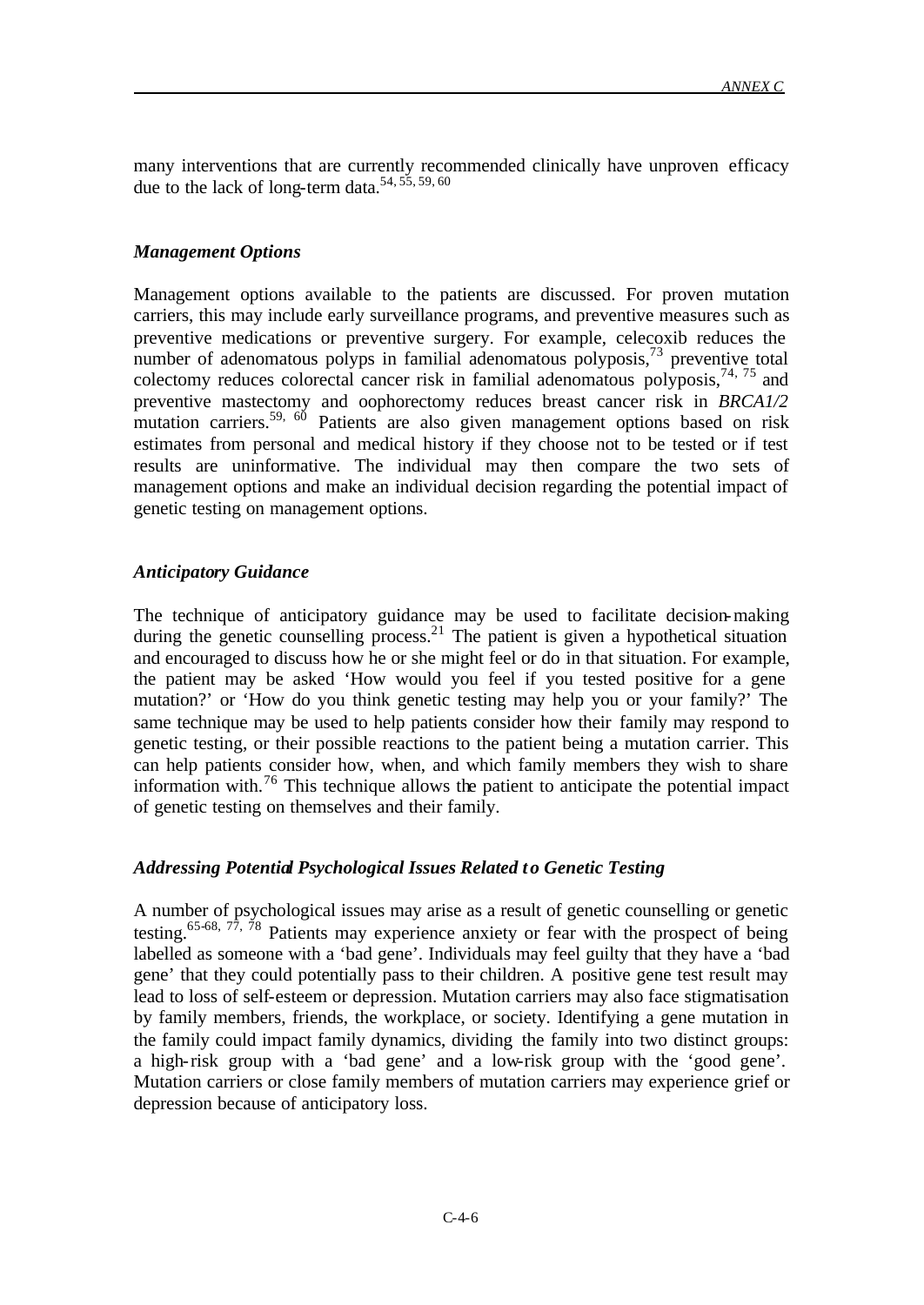Physicians/genetic counsellors should be cognizant of these potential psychological issues while counselling patients. During the process, the patient's experience with cancer, perceptions of cancer, its prognosis, and its treatment options are explored to anticipate reactions to test results. Patients' perceptions on prophylactic measures such as surgery to reduce cancer risk should also be explored. The involvement of a psychiatrist early in the process could be important in patients at high-risk for psychological events. In many established centres in the west, the cancer genetics team often comprises of a psychiatrist to manage such issues.

#### **Genetic Testing Procedure**

This generally involves a blood test. Genetic testing performed for clinical use should be carried out in a certified laboratory.

### *Testing of Index Patients*

The initial testing of a cancer-affected individual for a hereditary cancer syndrome is termed testing the index patient. Testing the index patient is laborious and expensive, as the entire gene of suspicion has to be scanned to identify a mutation. The major limitation is that the inability to identify a mutation does not exclude a hereditary condition. A cancer-free subject cannot be tested unless a cancer-affected index patient has been tested in the family and a mutation identified. Possible outcomes of testing index patients include finding a mutation (positive result, informative), finding no mutation (negative result, uninformative), or finding a mutation of uncertain significance (uninformative).

#### *Predictive Testing*

Once a mutation is identified in an index patient, the subsequent testing of cancer-free family members to determine if they carry the same mutation is termed predictive testing. This is highly specific, testing only for the presence or absence of the particular mutation that has been identified in the index patient. Test results are either positive or negative for a mutation, both of which are informative results.

#### **Post-Test Counselling**

Issues that will be discussed during this session include:

- i. Test disclosure.
- ii. Test interpretation (meaning of a positive, negative and indeterminate test result). $13, 72$
- iii. Screening recommendations based on genetic test result.
- iv. Preventive recommendations based on genetic test result.
- v. Predictive testing of other family members if a mutation is identified.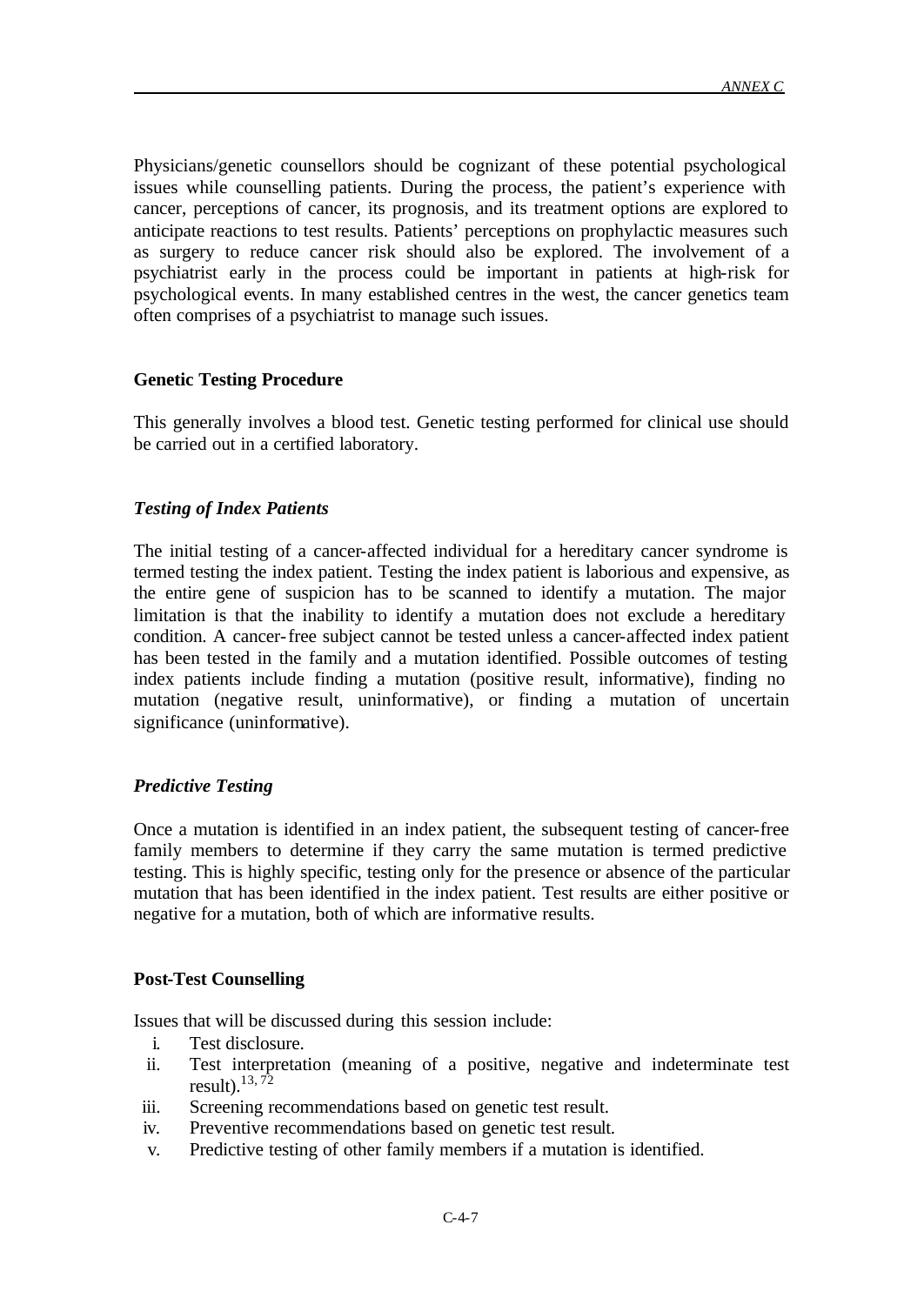- vi. Addressing psychological issues in response to genetic test result.
- vii. Addressing ethical and social concerns in relation to genetic test result.

### *Procedure of test disclosure*

During this session, genetic test results are conveyed to the patient. Test disclosure via telephone or mail is strongly discouraged, and is best conducted face-to-face. This allows the counsellor to assess the patient's response to the test results, and to provide clarification and emotional support. $2<sup>1</sup>$  Results are generally given on a one-to-one basis, even if multiple family members were tested at the same sitting. This allows each individual to have privacy while receiving the test results and expressing reactions, without having to consider the family's reactions. After disclosing individual results and obtaining consent to share test results, the family can be counselled as a group to address further issues, particularly those that may affect family dynamics.<sup>79</sup>

During the post-test counselling session, apart from discussing the medical implications of the genetic test result, a good part of the session may be spent on evaluating potential psychological and social impact on the individual and the family.

## *Addressing Psychological Issues*

### *Possible responses to a positive result*

Patients may become depressed when they learn that they carry a mutation in a cancersusceptibility gene. $80$  This is because an otherwise healthy individual is now predicted to have a high risk of cancer and there is no medical intervention to correct the defective genes. Patients may feel guilty<sup>44</sup> that they have had children and could have passed the mutation to them. On the other hand, many patients who have borne the burden of having a strong family history of cancer for years may actually experience feelings of relief and a sense of closure when they receive a positive test result. Some may feel that uncertainty has been removed, and they are now able to 'move on' and focus on surveillance and preventive measures. Identifying the causative gene mutation that accounted for the patient's cancer or his/her family's cancers can give a sense of empowerment, as the patient may now feel 'in control'.

#### *Possible responses to a negative result*

In the setting of an identified mutation in the family, a negative test result constitutes a true negative. This result means that the individual is at normal risk for cancer despite the strong family history, and does not require early surveillance that his mutationcarrying family members may require. Relief is a common reaction.<sup>41</sup> Paradoxically, some individuals may experience survivor guilt on learning that they have 'escaped' and not inherited the 'bad gene'.<sup>81</sup> Some may still feel anxiety despite reassurance that they are at normal risk of cancer, and may be reluctant to reduce surveillance.  $64$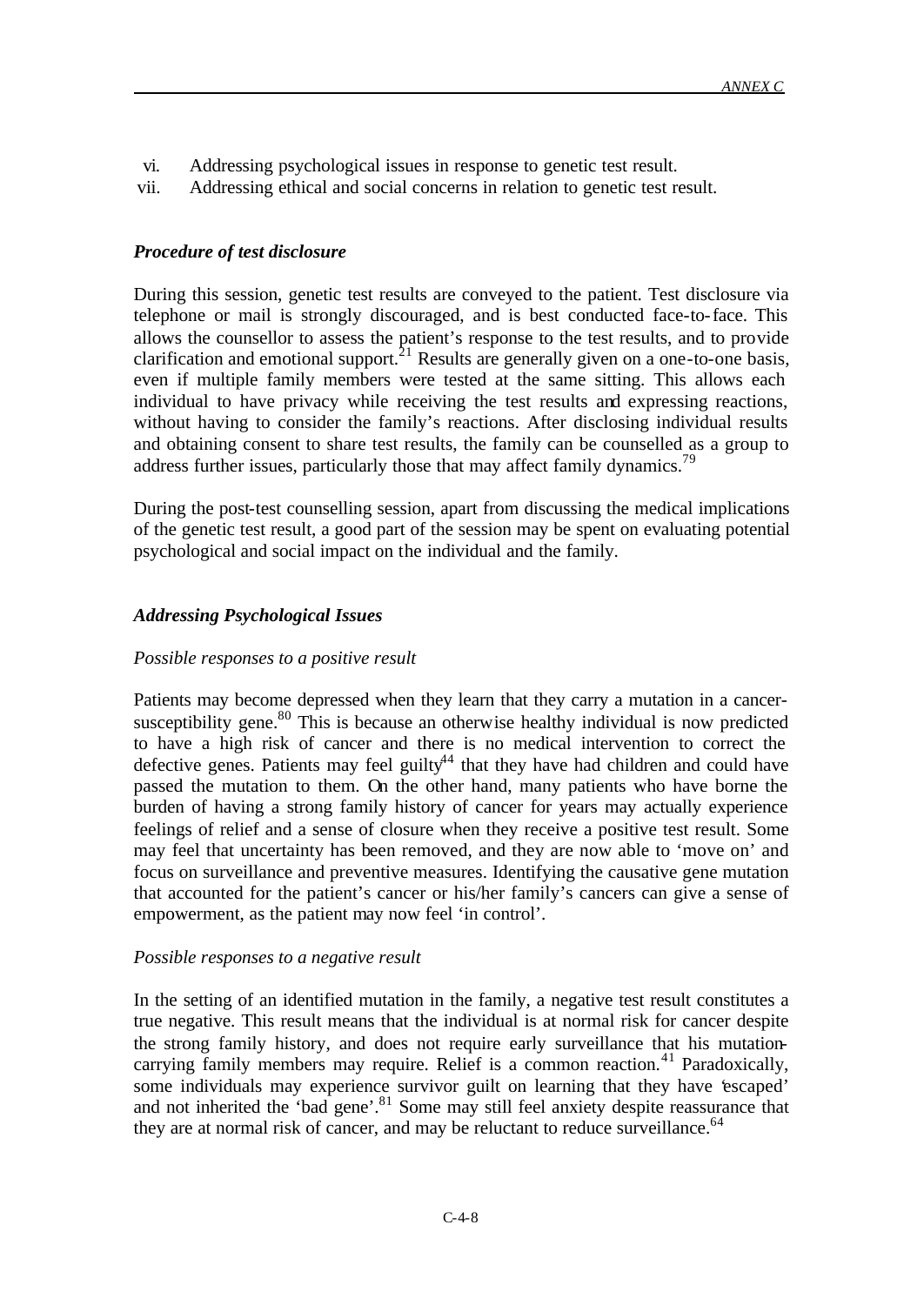## *Possible responses to an uninformative result*

Failure to identify a mutation in an index patient and identification of a mutation of uncertain significance are two limitations of genetic testing. Both results are uninformative. This may cause frustration or disappointment, as the test result cannot help the patient. Such a result may cause confusion in the patient, or even worse, a false sense of reassurance. It is thus very important to stress to the patient that this is an uninformative result, and not a true negative result. An indeterminate result may also lead to increased anxiety about cancer risk and management.

## *Addressing Ethical, Legal and Social Issues*

### *Ethical, legal, or social concerns in relation to genetic counselling or genetic testing*

A number of ethical, legal or social issues may arise in relation to genetic counselling or genetic testing. Genetic counselling for hereditary cancer syndromes should therefore be restricted to trained medical practitioners (physicians or genetic counsellors) who are able to explain these issues during the pre-test counselling process so that the patient may make an informed decision regarding genetic testing. It is important to emphasise to the patient that genetic testing is more complex than most other medical tests (e.g. cholesterol testing, liver function testing). This is because while most other medical tests affect only the individual, genetic testing could have implications on other members. Genetic test results may also have social and ethical implications. Inadequate pre-test counselling may result in ethical, social, and legal implications that were not anticipated by the patient.

# *Ethical issues in relation to genetic testing* 17, 21, 82

#### Autonomy versus Beneficence

This is a situation whereby there is conflict between respecting patient autonomy and beneficence to the patient. For example, patient A tests positive for a mutation in a cancer-susceptibility gene but decides against receiving her test results. The physician knows that patient A is at very high risk of developing cancer. The physician now faces the dilemma of promoting patient beneficence or challenging patient autonomy by disclosing test results. The physician may have to counsel patient A again to explain the implications of the result. If patient A insists on not knowing the results, the physician would generally recommend appropriate screening and preventive options without revealing test results.

#### Autonomy versus Beneficence to others

As an example, patient A learns that she carries a mutation in a cancersusceptibility gene, but refuses to share the results with her family, including her sisters, her husband, and her children. The physician now faces the dilemma between respecting the patient's autonomy and beneficence to the patient's family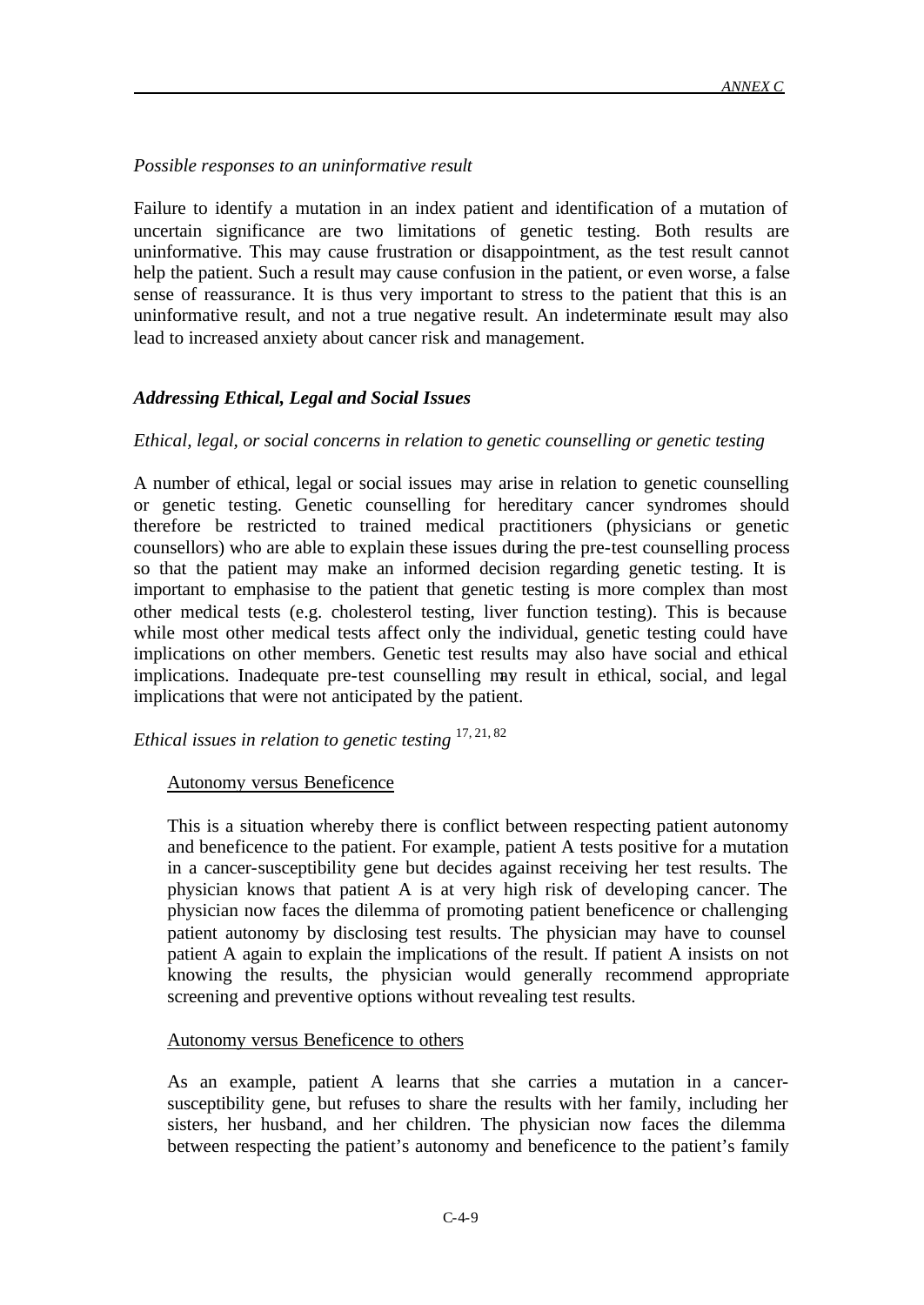members. The physician may have to counsel patient A to explain the implications of her result on her family. If patient A insists on not sharing her test result, immediate family members may be recommended to undergo frequent screening as would be done for high-risk individuals, without revealing test results (*See '7.3.2. Duty to warn family members'*).

## Unwanted disclosure

This may occur in a situation when a key person in the family refuses testing. For example, patient A's maternal aunt tested positive for a mutation in a cancersusceptibility gene. Patient A wants to know if she carries the same mutation. Under optimal circumstances, patient A's mother would be tested first. Patient A would only be tested if her mother carried a mutation. However, patient A's mother refuses testing as she is afraid to learn that she may be a gene carrier. Given this situation, patient A, who is keen to know her mutation status, proceeds with testing, and finds that she carries the same mutation as her maternal aunt. This means that her mother must also carry the same mutation (obligate carrier). If patient A undertakes certain preventive measures (e.g. undergo bilateral preventive mastectomy), her mother may indirectly learn of her own genetic status.

## **Coercion**

In the arena of genetic testing, in order for a cancer-free individual to undergo predictive testing, a high-risk cancer-affected family member (index patient) has to be tested first. A situation may be encountered in which cancer-free family members are keen to have genetic testing, while the cancer-affected family member is not. The former may then coerce the latter to undergo testing.

### Reproductive decisions

Individuals who have yet to complete their families may be concerned to know how genetic testing may impact reproduc tive decisions. Some individuals want to know about prenatal diagnosis.<sup>83</sup> As hereditary cancer syndromes are not uniformly lethal, and the manifestation is in adulthood, prenatal diagnosis with a view to terminate pregnancy is not generally recommended. Patients should be counselled that there is a 50% chance that the foetus is normal, inheriting the defective gene does not mean that cancer will definitely develop, and that future medical advances, including gene therapy, improved cancer screening, diagnosis, treatment and prevention, may become available to the next generation, and may significantly reduce cancer risk or improve cancer cure rates.

## Testing of minors  $84, 85$

Genetic testing should only be considered for children if the test is for a childhoodonset disease for which there are known effective interventions, and if the test can be adequately interpreted. Generally, genetic testing should be performed just before the age at which screening for the disease would be appropriate. Examples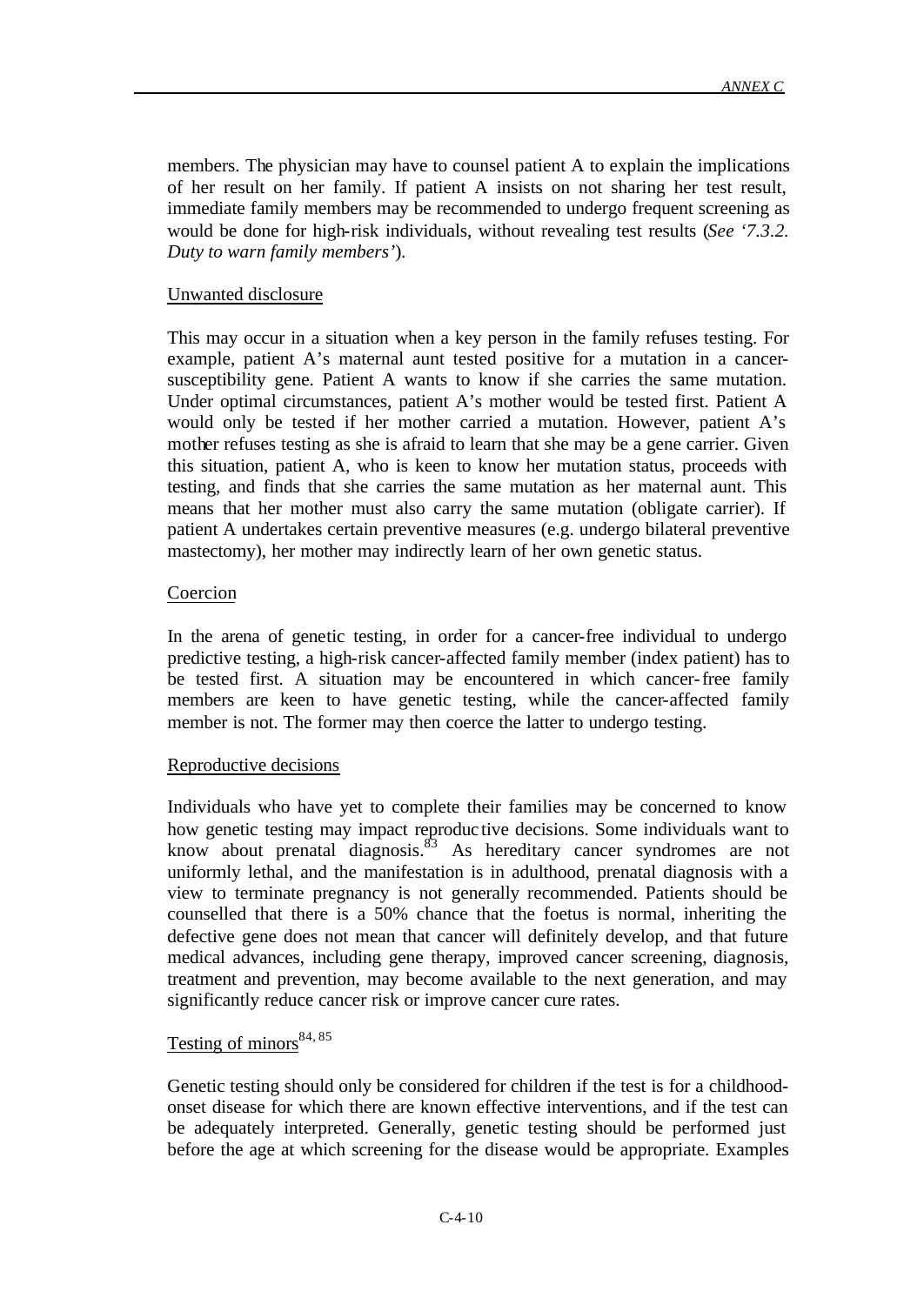of hereditary cancer syndromes for which minors may be tested include familial adenomatous polyposis, multiple endocrine neoplasia type IIA and IIB, and retinoblastoma.

If the medical benefits from a genetic test will not be realised in childhood, genetic testing should be postponed until the child reaches adulthood and able to make an autonomous and informed decision.<sup>84</sup>

#### Genetic testing for minors for familial adenomatous polyposis

This is a condition due to germline mutations in the adenomatous polyposis coli (*APC*) gene, resulting in a propensity to form hundreds to thousands of adenomatous polyps in the colon, and a virtually 100% chance of developing colorectal cancer. Polyps typically form in the teens, and cancer development may occur as early as late teens to early twenties. Mutation carriers are recommended to start screening flexible sigmoidoscopy at age 12-13, and would benefit from prophylactic total colectomy to reduce the risk of cancer. Therefore, the children of a known mutation carrier may undergo genetic counselling with a view to predictive genetic testing as early as age 10-12, to determine if they are mutation carriers.<sup>12,  $21$ ,  $23$ ,  $24$  Such counselling is best carried out by physicians or counsellors</sup> trained in counselling children. Counselling is typically carried out in the presence of the parents, and assent from the child should be obtained before testing may proceed.

## Special issues in testing minors  $84,85$

If a minor is to be counselled about genetic testing, the child's autonomy should be respected. While it is recognised that the child may not be able to provide consent, assent from the child is required. Counselling should be conducted in a manner that is appropriate for the child's intellectual capacity and developmental stage. It is also important to understand the family dynamics, keeping in mind the possibility of fragile child syndrome if the child's test is positive, potential impact on parentchild bonding, and potential impact on the other siblings. Furthermore, when a young child undergoes testing, providers and parents should plan to share the results (whether positive or negative) with the child when he or she has sufficient cognitive and emotional maturity to understand them. The provider should convey this expectation to the parents during pre-test counselling. Another ethical dilemma in testing minors is the deprivation of the child of the choice whether to undertake genetic testing as an adult.

### *Legal implications of genetic testing*

### Duty to warn family members

There have been cases in the United States where legal action was taken against clinicians for failure to warn family members of their risk when a patient is diagnosed with hereditary cancer.<sup>86-88</sup> The American Society of Clinical Oncology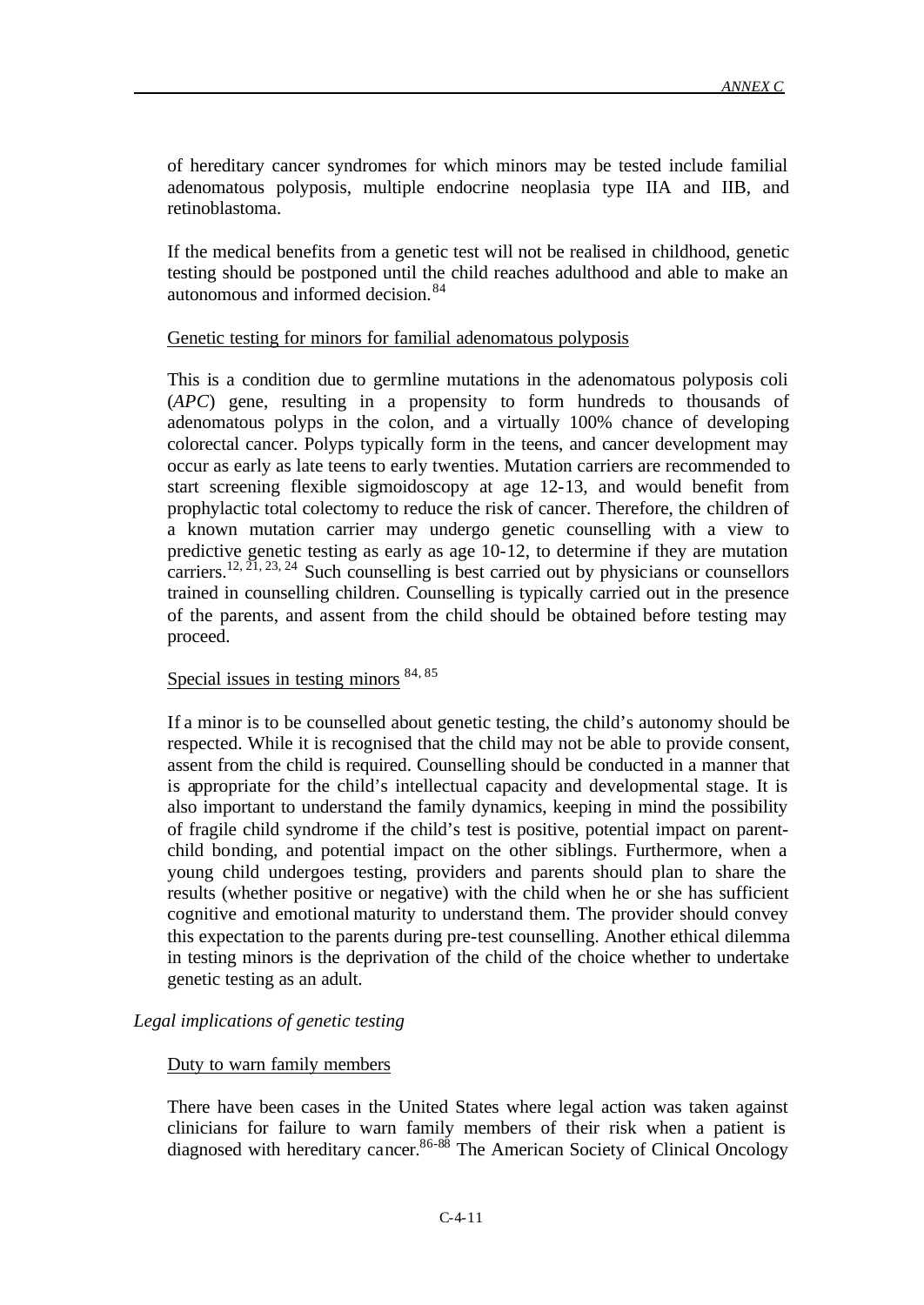has recently updated its policy statement on genetic testing, and reiterated its stand on protecting patient confidentiality and fulfilling obligations to at-risk relatives through communication of familial risk to the person undergoing testing.<sup>82</sup> The American Society of Human Genetics concurs with the view, but states that the principle of confidentiality is not absolute, and that disclosure may be permitted if all the following conditions are met: (a) attempts to encourage disclosure on the part of the patient have failed; (b) the harm is highly likely to occur and is serious and foreseeable; (c) the at-risk relative is identifiable; and (d) the disease is preventable, treatable, or medically accepted standards indicate that early monitoring will reduce the genetic risk. The society suggests an approach of warning the patient during pre-test counselling of the circumstances that would result in disclosure of genetic information to other family members, regardless of the patient's intentions to disclose.<sup>89</sup>

#### *Social implications of genetic testing*

#### Genetic discrimination

# *Health and life insurance* 69, 71, 90

A cancer-free individual who tests positive for a genetic mutation that predicts high cancer risk may face discrimination when applying for health and life insurance. Such an individual may have difficulty obtaining insurance coverage for cancer. More insurance companies, especially in the West, are beginning to specifically include statements on genetic testing in the insurance application forms. There are now laws in the United States that protect individuals with a hereditary cancer syndrome from being discriminated against by insurance companies. $91$ 

### *Employment*<sup>70</sup>

Similarly, a cancer-free individual who carries a mutation in a cancer susceptibility gene may face discrimination at the workplace. In some states in America, laws have been passed to prohibit or restrict the use of genetic tests as a condition of employment. However, these laws vary from state to state. Currently there are no federal prohibitions against this practice.

### **Longitudinal Follow-Up**

Longitudinal follow-up for a family that has received genetic counselling and/or undergone genetic testing is important to allow periodic review of management plan, and the assessment and promotion of adherence to surveillance measures. In addition, such follow-up allows clarification of issues that the patient or family may have over time, and to provide psychological support. As family history is dynamic, periodic updates of family history may identify new cancers in the family that could change the familial risk assessment. In addition, as cancer genetics is a rapidly evolving field,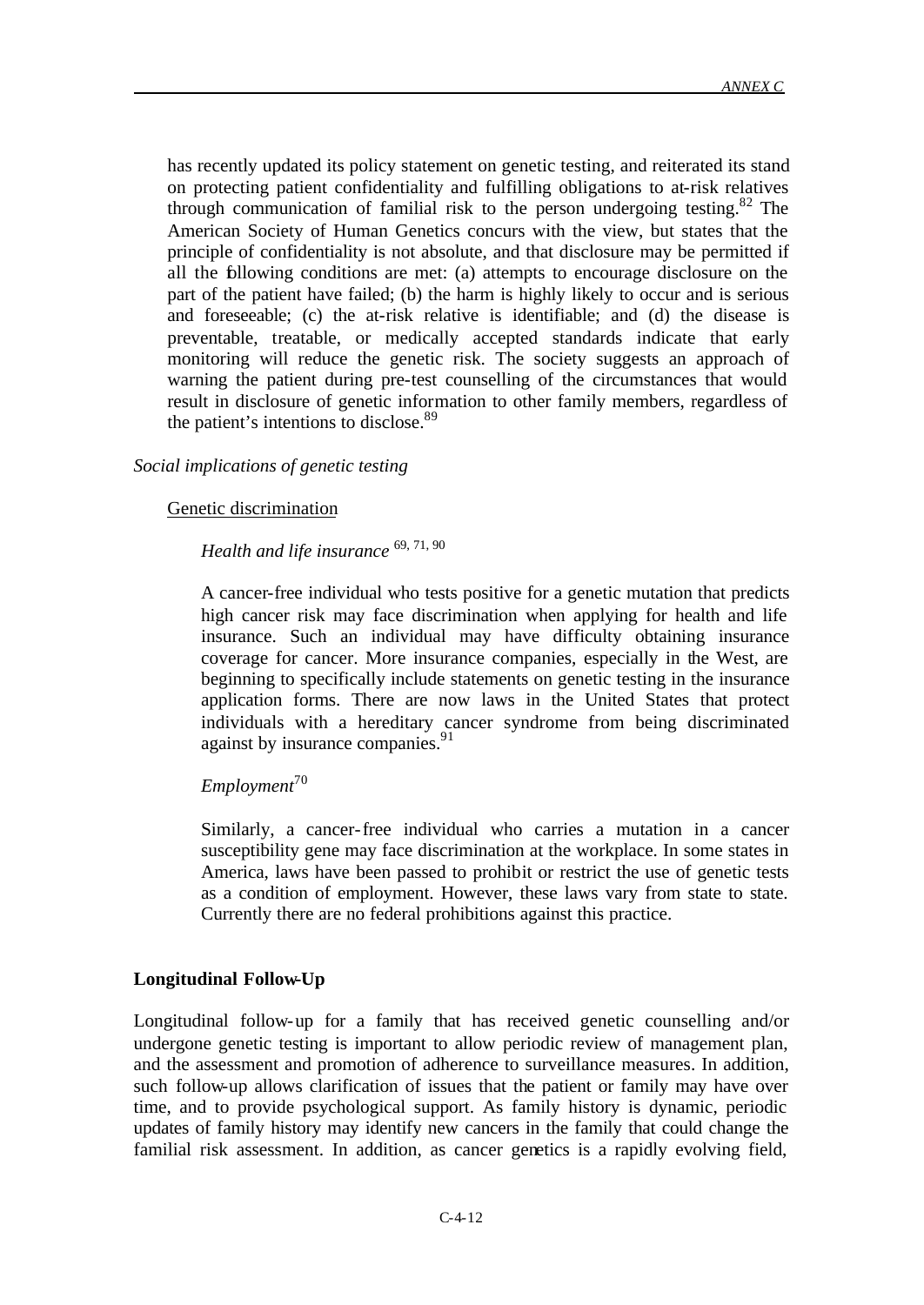maintaining follow-up also allows the family to keep in touch and receive new information, technology or tests that may become relevant to their condition.

#### **References**

- 1. Kinzler KW, Nilbert MC, Su LK, *et al*. Identification of FAP locus genes from chromosome 5q21. Science 1991; 253:661-5.
- 2. Bodmer WF, Bailey CJ, Bodmer J, *et al*. Localization of the gene for familial adenomatous polyposis on chromosome 5. Nature 1987; 328:614-6.
- 3. Miki Y, Swensen J, Shattuck-Eidens D, *et al*. A strong candidate for the breast and ovarian cancer susceptibility gene BRCA1. Science 1994; 266:66-71.
- 4. Wooster R, Neuhausen SL, Mangion J, *et al*. Localization of a breast cancer susceptibility gene, BRCA2, to chromosome 13q12-13. Science 1994; 265:2088- 90.
- 5. Lynch HT, Smyrk T. Hereditary nonpolyposis colorectal cancer (Lynch syndrome). An updated review. Cancer 1996; 78:1149-67.
- 6. Li FP, Fraumeni JF, Jr. Soft-tissue sarcomas, breast cancer, and other neoplasms. A familial syndrome? Ann Intern Med 1969; 71:747-52.
- 7. Peltomaki P, Aaltonen LA, Sistonen P, *et al*. Genetic mapping of a locus predisposing to human colorectal cancer [see comments]. Science 1993; 260:810- 2.
- 8. Fishel R, Lescoe MK, Rao MR, *et al*. The human mutator gene homolog MSH2 and its association with hereditary nonpolyposis colon cancer. Cell 1993; 75:1027- 38.
- 9. Liu B, Parsons R, Papadopoulos N, *et al*. Analysis of mismatch repair genes in hereditary non-polyposis colorectal cancer patients. Nat Med 1996; 2:169-74.
- 10. Miyaki M, Konishi M, Tanaka K, *et al*. Germline mutation of MSH6 as the cause of hereditary nonpolyposis colorectal cancer. Nat Genet 1997; 17:271-2.
- 11. Strong LC, Williams WR, Tainsky MA. The Li-Fraumeni syndrome: from clinical epidemiology to molecular genetics. Am J Epidemiol 1992; 135:190-9.
- 12. Powell SM, Petersen GM, Krush AJ, *et al*. Molecular diagnosis of familial adenomatous polyposis. N Engl J Med 1993; 329:1982-7.
- 13. Giardiello FM, Brensinger JD, Petersen GM, *et al*. The use and interpretation of commercial APC gene testing for familial adenomatous polyposis. N Engl J Med 1997; 336:823-7.
- 14. Lee SC, Bernhardt BA, Helzlsouer KJ. Utilization of BRCA1/2 genetic testing in the clinical setting: report from a single institution. Cancer 2002; 94:1876-85.
- 15. Kinney AY, Choi YA, DeVellis B, Kobetz E, Millikan RC, Sandler RS. Interest in genetic testing among first-degree relatives of colorectal cancer patients. Am J Prev Med 2000; 18:249-52.
- 16. Hadley DW, Jenkins J, Dimond E, *et al*. Genetic counselling and testing in families with hereditary nonpolyposis colorectal cancer. Arch Intern Med 2003; 163:573-82.
- 17. ASCO Subcommittee on genetic testing for cancer susceptibility: statement of the American Society of Clinical Oncology. Genetic testing for cancer susceptibility. J Clin Oncol 1996; 14:1730-6.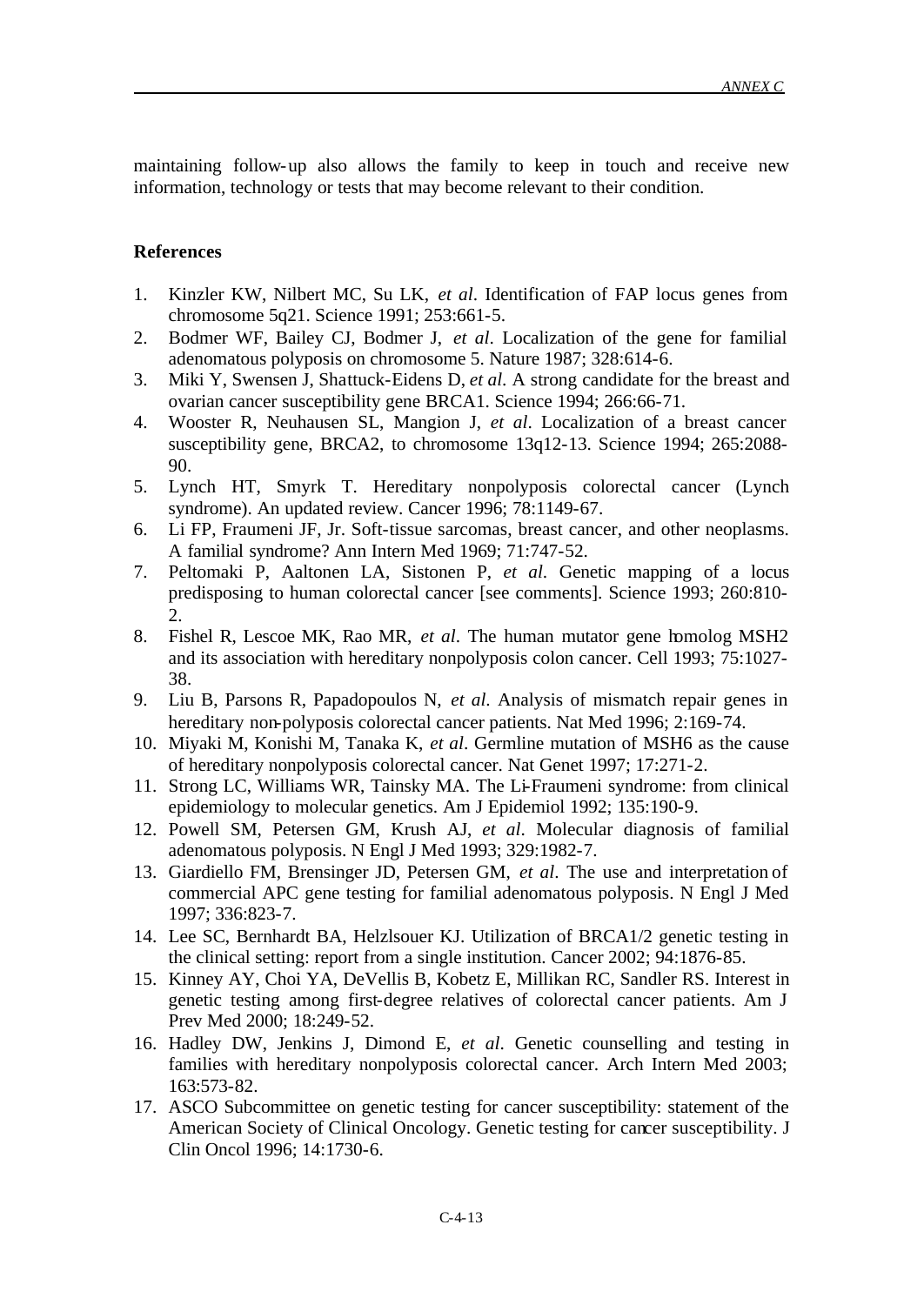- 18. Boland CR, Thibodeau SN, Hamilton SR, *et al*. A National Cancer Institute Workshop on Microsatellite Instability for cancer detection and familial predisposition: development of international criteria for the determination of microsatellite instability in colorectal cancer. Cancer Res 1998; 58:5248-57.
- 19. Lips CJ, Landsvater RM, Hoppener JW, *et al*. Clinical screening as compared with DNA analysis in families with multiple endocrine neoplasia type 2A. N Engl J Med 1994; 331:828-35.
- 20. Wells SA, Jr., Chi DD, Toshima K, *et al*. Predictive DNA testing and prophylactic thyroidectomy in patients at risk for multiple endocrine neoplasia type 2A. Ann Surg 1994; 220:237-47; discussion 247-50.
- 21. Cancer Genetics & Cancer Predisposition Testing: American Society of Clinical Oncology, 1998.
- 22. Oncosep: Genetics. Oncology Self-education program. American Society of Clinical Oncology 2000.
- 23. Petersen GM, Slack J, Nakamura Y. Screening guidelines and premorbid diagnosis of familial adenomatous polyposis using linkage. Gastroenterology 1991; 100:1658-64.
- 24. Jagelman DG. Clinical management of familial adenomatous polyposis. Cancer Surv 1989; 8:159-67.
- 25. Gagel RF, Tashjian AH, Jr., Cummings T, *et al*. The clinical outcome of prospective screening for multiple endocrine neoplasia type 2a. An 18-year experience. N Engl J Med 1988; 318:478-84.
- 26. Wiggs J, Nordenskjold M, Yandell D, *et al*. Prediction of the risk of hereditary retinoblastoma, using DNA polymorphisms within the retinoblastoma gene. N Engl J Med 1988; 318:151-7.
- 27. Blanquet V, Turleau C, Gross-Morand MS, Senamaud-Beaufort C, Doz F, Besmond C. Spectrum of germline mutations in the RB1 gene: a study of 232 patients with hereditary and non hereditary retinoblastoma. Hum Mol Genet 1995; 4:383-8.
- 28. Burke W, Daly M, Garber J, *et al*. Recommendations for follow-up care of individuals with an inherited predisposition to cancer. II. BRCA1 and BRCA2. Cancer Genetics Studies Consortium [see comments]. Jama 1997; 277:997-1003.
- 29. Burke W, Petersen G, Lynch P, *et al*. Recommendations for follow-up care of individuals with an inherited predisposition to cancer. I. Hereditary nonpolyposis colon cancer. Cancer Genetics Studies Consortium. Jama 1997; 277:915-9.
- 30. Monzon J, Liu L, Brill H, *et al*. CDKN2A mutations in multiple primary melanomas. N Engl J Med 1998; 338:879-87.
- 31. Tucker MA, Fraser MC, Goldstein AM, Elder DE, Guerry Dt, Organic SM. Risk of melanoma and other cancers in melanoma-prone families. J Invest Dermatol 1993; 100:350S-355S.
- 32. Spigelman AD, Murday V, Phillips RK. Cancer and the Peutz-Jeghers syndrome. Gut 1989; 30:1588-90.
- 33. Jenne DE, Reimann H, Nezu J, *et al*. Peutz-Jeghers syndrome is caused by mutations in a novel serine threonine kinase. Nat Genet 1998; 18:38-43.
- 34. Geller G, Botkin JR, Green MJ, *et al*. Genetic testing for susceptibility to adultonset cancer. The process and content of informed consent. Jama 1997; 277:1467- 74.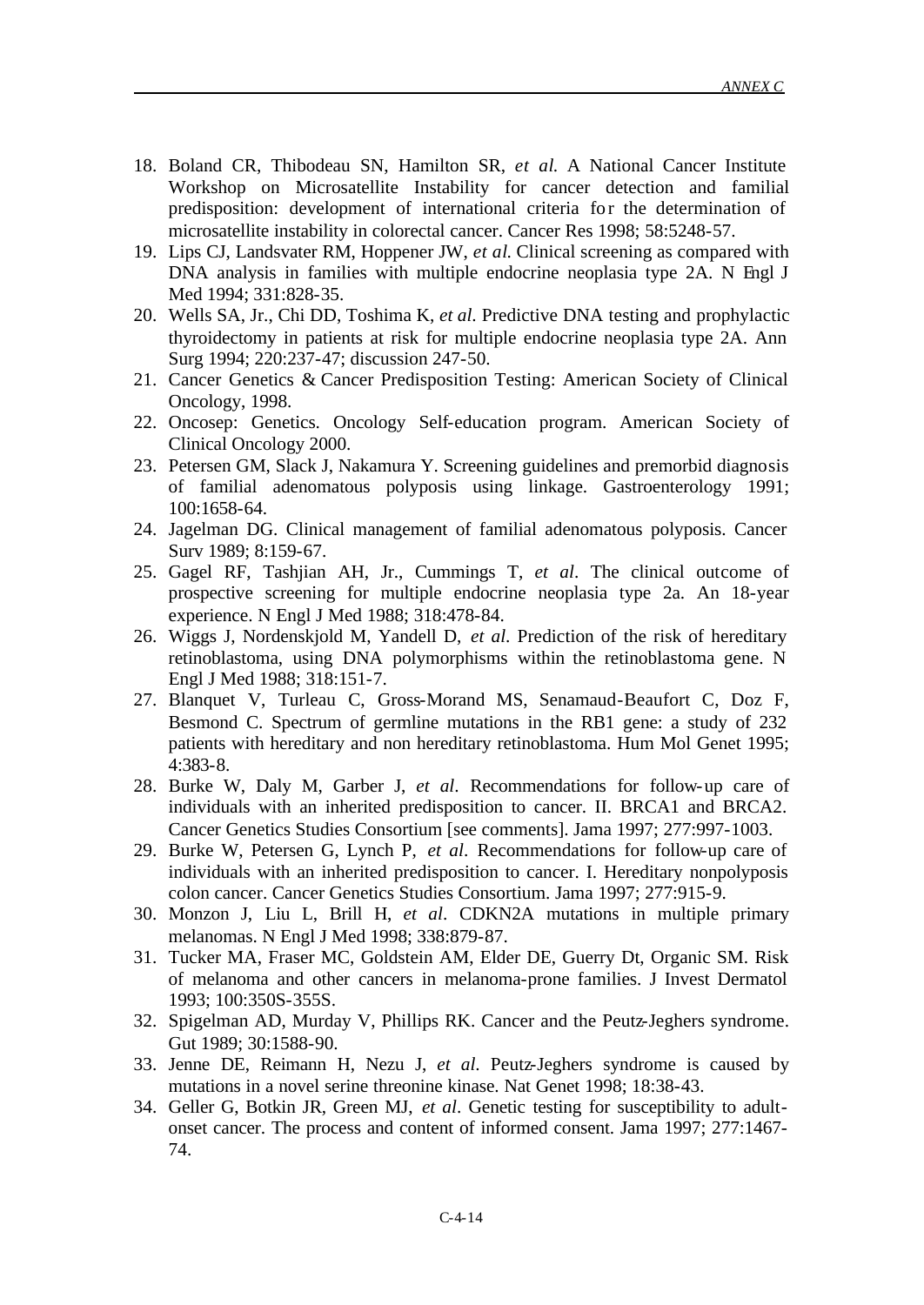- 35. McKinnon WC, Baty BJ, Bennett RL, *et al*. Predisposition genetic testing for lateonset disorders in adults. A position paper of the National Society of Genetic Counsellors. Jama 1997; 278:1217-20.
- 36. Statement on use of DNA testing for presymptomatic identification of cancer risk. National Advisory Council for Human Genome Research. Jama 1994; 271:785.
- 37. Vasen HF, Mecklin JP, Khan PM, Lynch HT. The International Collaborative Group on Hereditary Non-Polyposis Colorectal Cancer (ICG-HNPCC). Dis Colon Rectum 1991; 34:424-5.
- 38. Vasen HF, Watson P, Mecklin JP, Lynch HT. New clinical criteria for hereditary nonpolyposis colorectal cancer (HNPCC, Lynch syndrome) proposed by the International Collaborative group on HNPCC. Gastroenterology 1999; 116:1453-6.
- 39. Rodriguez-Bigas MA, Boland CR, Hamilton SR, *et al*. A National Cancer Institute Workshop on Hereditary Nonpolyposis Colorectal Cancer Syndrome: meeting highlights and Bethesda guidelines. J Natl Cancer Inst 1997; 89:1758-62.
- 40. Couch FJ, DeShano ML, Blackwood MA, *et al*. BRCA1 mutations in women attending clinics that evaluate the risk of breast cancer [see comments]. N Engl J Med 1997: 336:1409-15.
- 41. Lynch HT, Lemon SJ, Durham C, *et al*. A descriptive study of BRCA1 testing and reactions to disclosure of test results. Cancer 1997; 79:2219-28.
- 42. Brandt R, Hartmann E, Ali Z, Tucci R, Gilman P. Motivations and concerns of women considering genetic testing for breast cancer: a comparison between affected and at-risk probands. Genet Test 2002; 6:203-5.
- 43. Esplen MJ, Madlensky L, Butler K, *et al*. Motivations and psychosocial impact of genetic testing for HNPCC. Am J Med Genet 2001; 103:9-15.
- 44. Lerman C, Marshall J, Audrain J, Gomez-Caminero A. Genetic testing for colon cancer susceptibility: Anticipated reactions of patients and challenges to providers. Int J Cancer 1996; 69:58-61.
- 45. Liede A, Metcalfe K, Hanna D, *et al*. Evaluation of the needs of male carriers of mutations in BRCA1 or BRCA2 who have undergone genetic counselling. Am J Hum Genet 2000; 67:1494-504.
- 46. Aarnio M, Mecklin JP, Aaltonen LA, Nystrom-Lahti M, Jarvinen HJ. Life-time risk of different cancers in hereditary non-polyposis colorectal cancer (HNPCC) syndrome. Int J Cancer 1995; 64:430-3.
- 47. Ford D, Easton DF, Bishop DT, Narod SA, Goldgar DE. Risks of cancer in BRCA1-mutation carriers. Breast Cancer Linkage Consortium. Lancet 1994; 343:692-5.
- 48. Struewing JP, Hartge P, Wacholder S, *et al*. The risk of cancer associated with specific mutations of BRCA1 and BRCA2 among Ashkenazi Jews. N Engl J Med 1997; 336:1401-8.
- 49. Eng C, Clayton D, Schuffenecker I, *et al*. The relationship between specific RET proto-oncogene mutations and disease phenotype in multiple endocrine neoplasia type 2. International RET mutation consortium analysis. Jama 1996; 276:1575-9.
- 50. Bernhardt BA, Geller G, Strauss M, *et al*. Toward a model informed consent process for BRCA1 testing: a qualitative assessment of women's attitudes. J Genet Couns 1997; 6:207-22.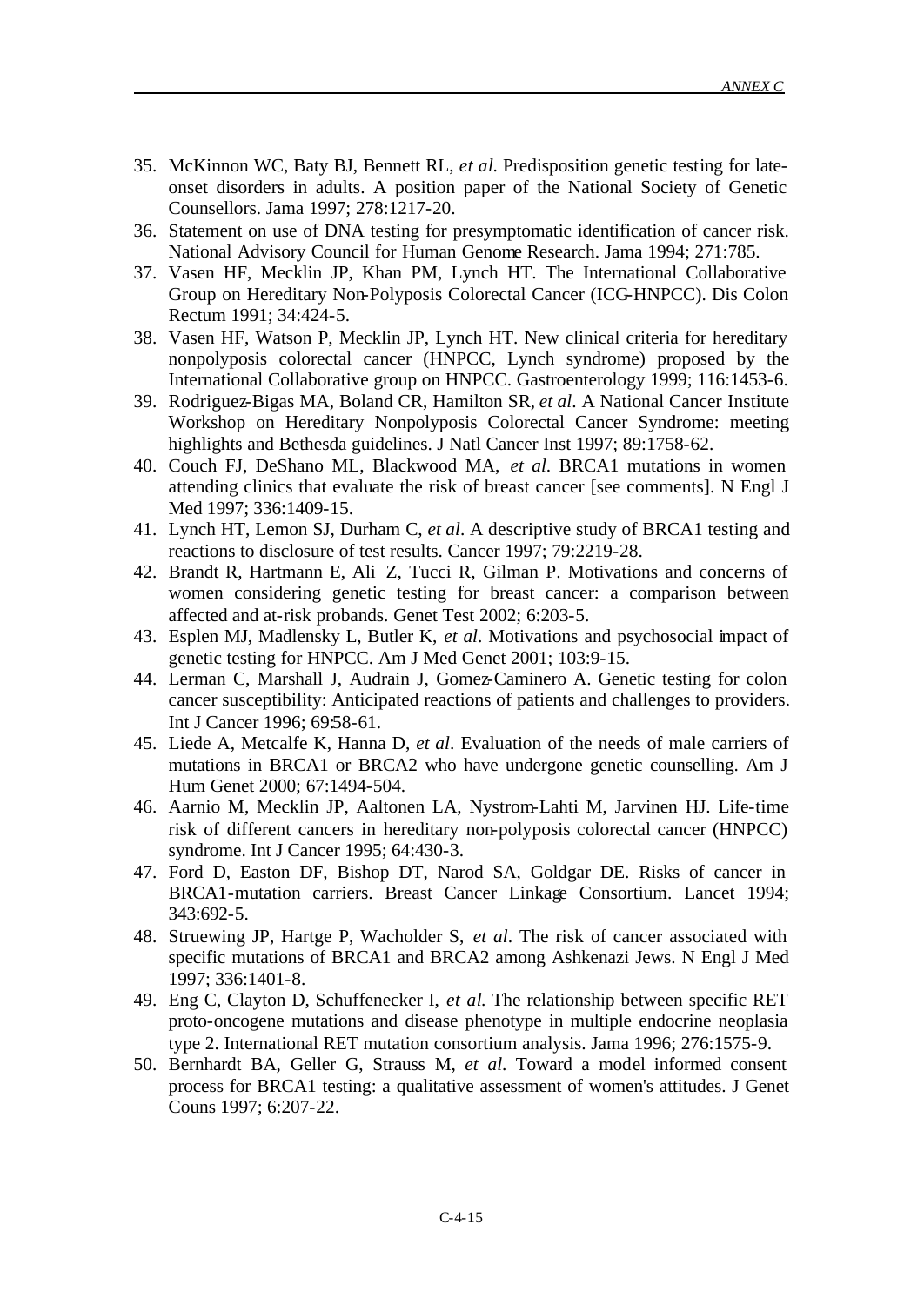- 51. Geller G, Strauss M, Bernhardt BA, Holtzman NA. "Decoding" informed consent. Insights from women regarding breast cancer susceptibility testing. Hastings Cent Rep 1997; 27:28-33.
- 52. Syngal S, Weeks JC, Schrag D, Garber JE, Kuntz KM. Benefits of colonoscopic surveillance and prophylactic colectomy in patients with hereditary nonpolyposis colorectal cancer mutations. Ann Intern Med 1998; 129:787-96.
- 53. Jarvinen HJ, Aarnio M, Mustonen H, *et al*. Controlled 15-year trial on screening for colorectal cancer in families with hereditary nonpolyposis colorectal cancer [see comments]. Gastroenterology 2000; 118:829-34.
- 54. Kuhl CK, Schrading S, Leutner CC, *et al*. Surveillance of "high risk" women with proven or suspected familial (hereditary) breast cancer: First mid-term results of a multi-modality clinical screening trial. Proc ASCO 2003; 22:2.
- 55. Kriege M, Brekelmans CTM, Boetes C, *et al*. MRI screening for breast cancer in women with high familial and genetic risk: First results of the Dutch MRI screening study (MRISC). Proc ASCO 2003; 22:2.
- 56. Grann VR, Jacobson JS, Thomason D, Hershman D, Heitjan DF, Neugut AI. Effect of prevention strategies on survival and quality-adjusted survival of women with BRCA1/2 mutations: an updated decision analysis. J Clin Oncol 2002; 20:2520-9.
- 57. Hartmann LC, Sellers TA, Schaid DJ, *et al*. Efficacy of bilateral prophylactic mastectomy in BRCA1 and BRCA2 gene mutation carriers. J Natl Cancer Inst 2001; 93:1633-7.
- 58. Kauff ND, Satagopan JM, Robson ME, *et al*. Risk-reducing salpingooophorectomy in women with a BRCA1 or BRCA2 mutation. N Engl J Med 2002; 346:1609-15.
- 59. Meijers-Heijboer H, van Geel B, van Putten WL, *et al*. Breast cancer after prophylactic bilateral mastectomy in women with a BRCA1 or BRCA2 mutation. N Engl J Med 2001; 345:159-64.
- 60. Rebbeck TR, Lynch HT, Neuhausen SL, *et al*. Prophylactic oophorectomy in carriers of BRCA1 or BRCA2 mutations. N Engl J Med 2002; 346:1616-22.
- 61. Schrag D, Kuntz KM, Garber JE, Weeks JC. Life expectancy gains from cancer prevention strategies for women with breast cancer and BRCA1 or BRCA2 mutations. Jama 2000; 283:617-24.
- 62. Stanley AJ, Gaff CL, Aittomaki AK, Fabre LC, Macrae FA, St John J. Value of predictive genetic testing in management of hereditary non- polyposis colorectal cancer (HNPCC). Med J Aust 2000; 172:313-6.
- 63. Gil F. Hereditary breast cancer risk: factors associated with the decision to undergo BRCA 1 testing. Eur J Cancer Prev 1996; 5:488-90.
- 64. Botkin JR, Smith KR, Croyle RT, *et al*. Genetic testing for a BRCA1 mutation: Prophylactic surgery and screening behavior in women 2 years post testing. Am J Med Genet 2003; 118A:201-9.
- 65. Carter CL, Hailey BJ. Psychological issues in genetic testing for breast cancer. Women Health 1999; 28:73-91.
- 66. Codori AM. Psychological opportunities and hazards in predictive genetic testing for cancer risk. Gastroenterol Clin North Am 1997; 26:19-39.
- 67. Croyle RT, Smith KR, Botkin JR, Baty B, Nash J. Psychological responses to BRCA1 mutation testing: preliminary findings. Health Psychol 1997; 16:63-72.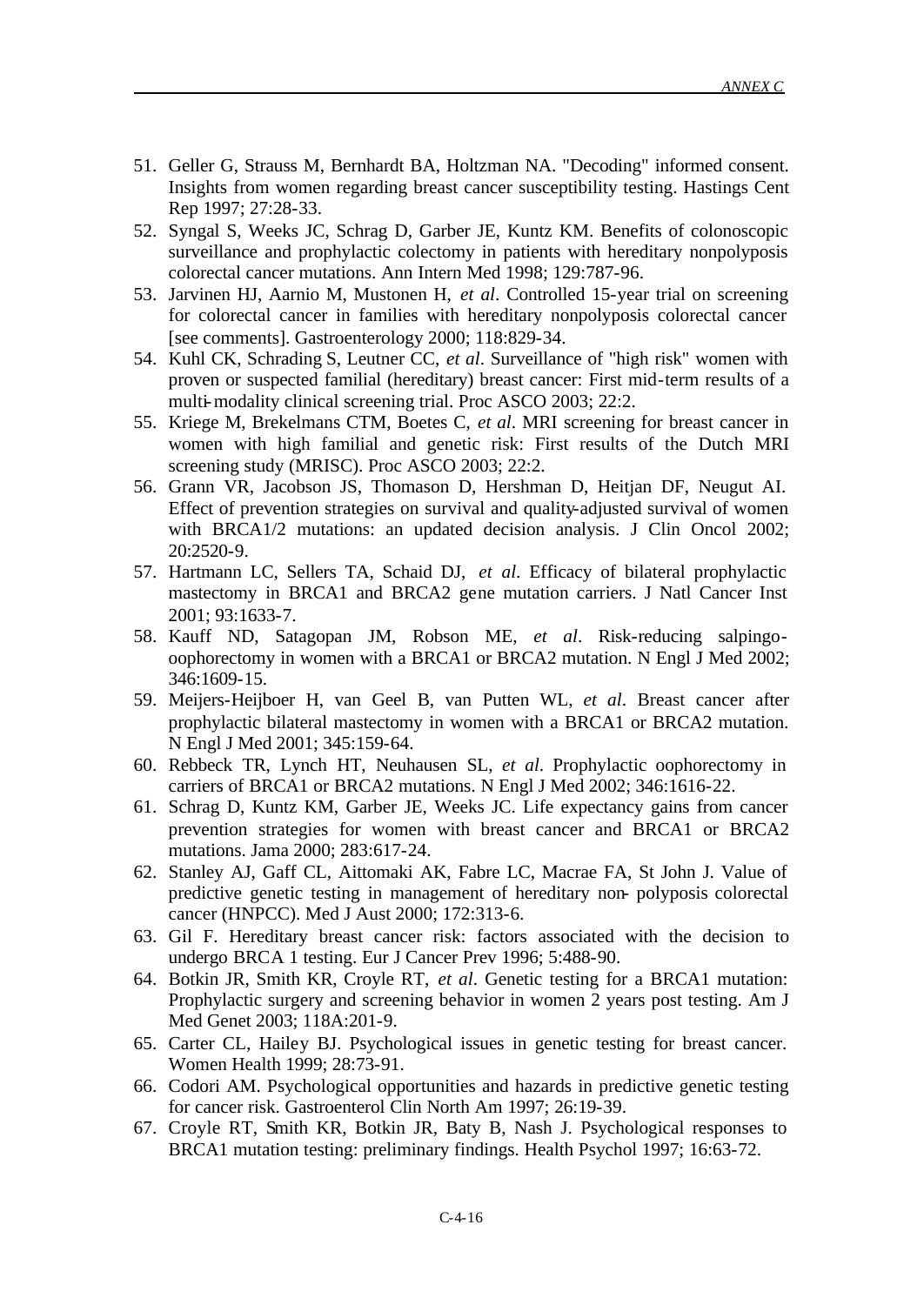- 68. Lerman C, Croyle RT. Emotional and behavioral responses to genetic testing for susceptibility to cancer. Oncology (Huntingt) 1996; 10:191-5, 9; discussion 200-2.
- 69. Billings PR, Kohn MA, de Cuevas M, Beckwith J, Alper JS, Natowicz MR. Discrimination as a consequence of genetic testing. Am J Hum Genet 1992; 50:476-82.
- 70. Rothenberg K, Fuller B, Rothstein M, *et al*. Genetic information and the workplace: legislative approaches and policy changes. Science 1997; 275:1755-7.
- 71. Masood E. Gene tests: who benefits from risk? Nature 1996; 379:389, 391-2.
- 72. Syngal S, Fox EA, Li C, *et al*. Interpretation of genetic test results for hereditary nonpolyposis colorectal cancer: implications for clinical predisposition testing. Jama 1999; 282:247-53.
- 73. Steinbach G, Lynch PM, Phillips RK, *et al*. The effect of celecoxib, a cyclooxygenase-2 inhibitor, in familial adenomatous polyposis. N Engl J Med 2000; 342:1946-52.
- 74. Nugent KP, Spigelman AD, Phillips RK. Life expectancy after colectomy and ileorectal anastomosis for familial adenomatous polyposis. Dis Colon Rectum 1993; 36:1059-62.
- 75. Church JM, Fazio VW, Lavery IC, Oakley JR, Milsom J, McGannon E. Quality of life after prophylactic colectomy and ileorectal anastomosis in patients with familial adenomatous polyposis. Dis Colon Rectum 1996; 39:1404-8.
- 76. Julian-Reynier C, Eisinger F, Chabal F, *et al*. Disclosure to the family of breast/ovarian cancer genetic test results: patient's willingness and associated factors. Am J Med Genet 2000; 94:13-8.
- 77. Botkin JR, Croyle RT, Smith KR, *et al*. A model protocol for evaluating the behavioral and psychosocial effects of BRCA1 testing. J Natl Cancer Inst 1996; 88:872-82.
- 78. Croyle RT, Achilles JS, Lerman C. Psychologic aspects of cancer genetic testing: a research update for clinicians. Cancer 1997; 80:569-75.
- 79. Smith KR, West JA, Croyle RT, Botkin JR. Familial context of genetic testing for cancer susceptibility: moderating effect of siblings' test results on psychological distress one to two weeks after BRCA1 mutation testing. Cancer Epidemiol Biomarkers Prev 1999; 8:385-92.
- 80. Bonadona V, Saltel P, Desseigne F, *et al*. Cancer patients who experienced diagnostic genetic testing for cancer susceptibility: reactions and behavior after the disclosure of a positive test result. Cancer Epidemiol Biomarkers Prev 2002; 11:97-104.
- 81. Lynch HT, Smyrk T, Lynch J, Lanspa S, McGinn T, Cavalieri RJ. Genetic counselling in an extended attenauted familial adenomatous polyposis kindred. Am J Gastroenterol 1996; 91:455-9.
- 82. American Society of Clinical Oncology policy statement update: genetic testing for cancer susceptibility. J Clin Oncol 2003; 21:2397-406.
- 83. Cain JM. Ethical guidelines regarding privacy and confidentiality in reproductive medicine. Testing for genetic predisposition to adult onset disease. Guidelines in emergency contraception. Int J Gynaecol Obstet 2002; 77:171-5.
- 84. Wertz DC, Fanos JH, Reilly PR. Genetic testing for children and adolescents. Who decides? Jama 1994; 272:875-81.